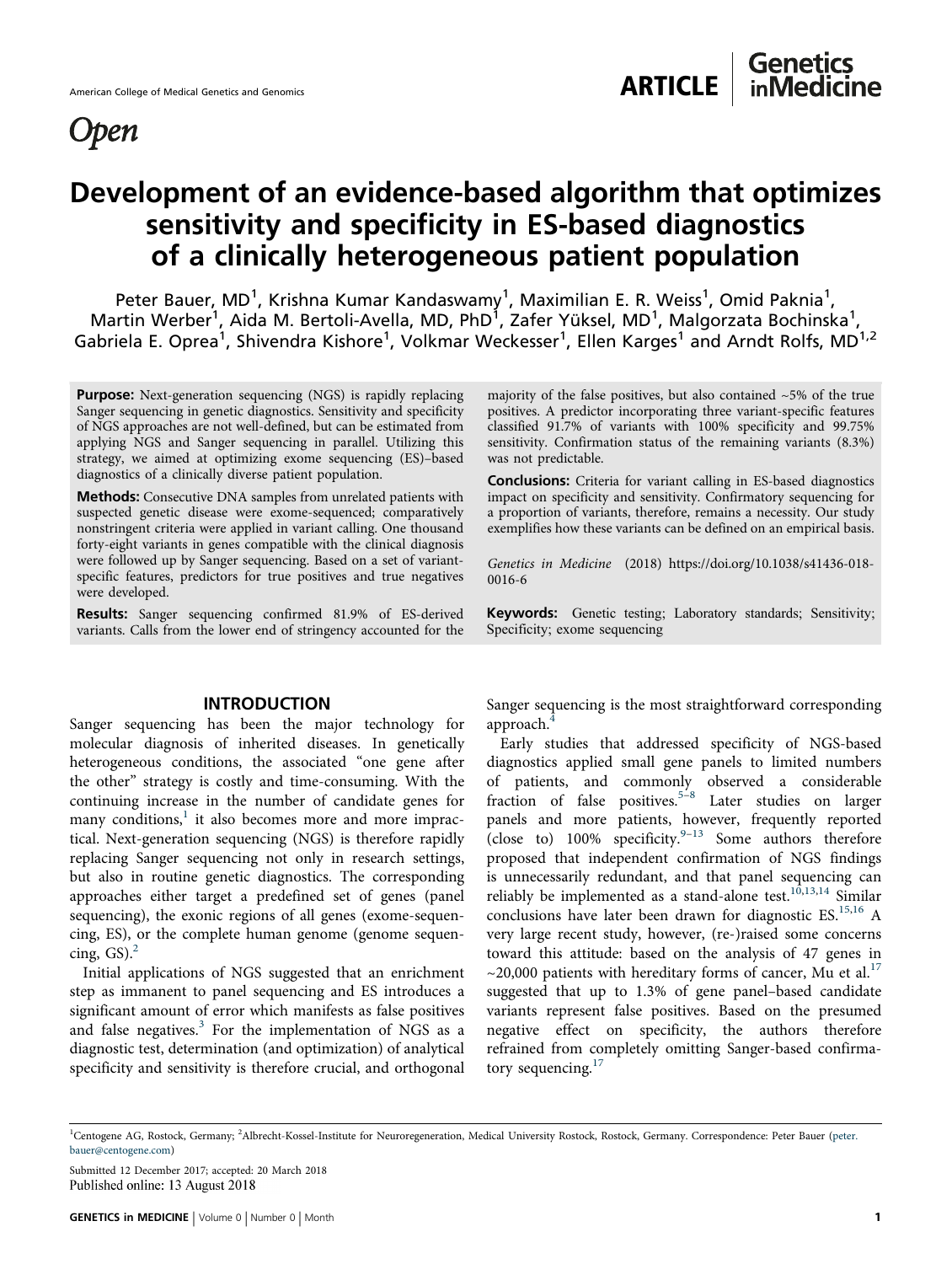The sensitivity aspect of NGS has apparently received much less attention. This may be due to the fact that, to properly determine sensitivity, NGS-derived as well as Sanger sequencing–derived data must be available for all (!) nucleotides analyzed. Naturally, this premise can only be met on a small scale. Of the few pertinent studies, most applied NGS-based resequencing of samples that had previously been Sanger-sequenced. Some of them found 100% sensitivity, $1,14,18$  $1,14,18$  but usually involved very small numbers of variants. Conceptually similar but larger studies did observe false negatives, and showed that overall sensitivity depends on certain thresholds applied during variant calling. $6-9$  $6-9$  $6-9$ In contrast to these initial efforts that focused on known variants, most subsequent reports on a combination of NGS and Sanger sequencing aimed at identifying (and verifying) novel family-specific variants. While this enabled estimating specificity (see also above), the sensitivity of NGS in these instances is unknown. This fact, however, is often not acknowledged (or not considered?) when claiming "high concordance" to Sanger sequencing for gene panels <sup>[13](#page-7-0)</sup> and for clinical exomes.[19](#page-8-0) It was again Mu et al.[17](#page-7-0) who emphasized that the well-known interdependency of specificity and sensitivity needs to be accounted for also in NGS-based diagnostics: upon modeling 100% specificity for their set of ~8,000 panel-derived variants, they noticed a significant drop in sensitivity. They concluded that Sanger-based confirmatory sequencing for at least subsets of NGS-derived candidate variants is required to maintain high specificity and sensitivity in panel-based NGS. They also pointed out that such subsets can only be defined after having followed up very large numbers of variants, and that the corresponding criteria may be platform-specific.<sup>[17](#page-7-0)</sup>

We set out to assess the performance of ES in a clinically heterogeneous diagnostic setting. We initially implemented very nonstringent criteria for variant calling to test whether the potential increase in diagnostic yield would outweigh the expected decrease in specificity. We subsequently utilized selected features of the >1,000 followed-up variants to generate an algorithm that reliably predicts true and false positives. We thereby minimized confirmatory Sanger sequencing load in an evidence-based and highly objective manner, while maintaining not only high specificity, but also high sensitivity.

### MATERIALS AND METHODS

#### Sample origin

Our study incorporates data on a total of 1,048 candidate genomic variants. They were derived from routine ES-based genetic workup of 773 individuals who had been diagnosed with presumably genetic diseases. Geographic origin of these patients was highly diverse (Europe, the Middle East, South and Central America, North America, other regions), and a significant fraction had a consanguineous background. Clinical conditions included (amongst others): (1) abnormalities of the nervous system, (2) abnormalities of the head and neck, (3) muscular hypotonia/weakness, (4)

developmental and/or growth delay, (5) abnormalities of the eye, and (6) metabolic abnormalities. Patient samples were provided as EDTA blood or as dried blood spots on filter cards (CentoCard®). DNA was extracted as described previously.[20](#page-8-0)

#### Exome sequencing

Exome capture was carried out with the Nextera Rapid Capture Exome Kit (Illumina, Inc., San Diego, CA). The kit covers 214,405 exons with a total size of about 37 Mb. Sequencing was done using either NextSeq500 or HiSeq4000 sequencers (Illumina) to produce  $2 \times 150$ -bp reads, and pooling up to nine exomes per lane. The bioinformatics pipeline was based on the 1000 Genomes Project data analysis pipeline, $21$  and on Genome Analysis Toolkits (GATK) best practice recommendations; $^{22}$  $^{22}$  $^{22}$  it incorporated widely used open source software projects and was supplemented with custom-developed software (a list of relevant bioinformatics tools is provided in Supplementary Table 1). In short, raw sequencing data were first converted to standard fastq format using bcl2fastq (Illumina), and then aligned using Burrows–Wheeler Aligner (BWA) software.<sup>[23](#page-8-0)</sup> Alignments were converted to binary bam file format, sorted on the fly and de-duplicated. Variant calling utilized the GATK HaplotypeCaller (the approach for deriving the quality score is detailed in Supplementary File 1). Lower cutoffs were set to: frequency  $\geq$  7.5%, total number of reads  $\geq$ 2, and phredscaled quality score  $\geq 20$ .

### Sanger sequencing

The primary aim of our service is to provide informed genetic diagnosis. A "gene-hunting" aspect, i.e., the identification of novel disease genes, is therefore explicitly not part of our routine diagnostic pipeline. Confirmatory Sanger sequencing was therefore initiated only for ES-derived variants in established disease genes that were compatible with the primary clinical diagnosis. To this end, exons containing the candidate variant were amplified from genomic DNA, and resequenced bidirectionally.

#### Modeling the application of filtering criteria as commonly used in variant calling

The criteria for variant calling in panel-based NGS approaches vary widely. Thresholds for coverage (equivalent to number of reads for a given position) included  $20\times$ , <sup>[18](#page-8-0)</sup>  $30\times$ ,<sup>[10](#page-7-0)</sup> 40 $\times$ ,<sup>[9](#page-7-0)</sup> and even 100 $\times$ .<sup>[13](#page-7-0)</sup> Similarly wide ranges have been used for frequency, i.e., the fraction of reads for the candidate variant  $(15-30\%)$ .<sup>6,8</sup> Cutoffs for the quality score have been reported as being at least 20 or  $25$ ,  $8,13$  $8,13$  $8,13$  but frequently only the statement "high quality" is made.<sup>[9](#page-7-0)</sup> We eventually considered 20× coverage plus 20% frequency plus a quality score of 20 as representing a typical set of minimum values for variant calling in panel sequencing. For ES-based NGS, surprisingly, corresponding cutoffs are rarely reported. We therefore implemented those applied by Strom et al.,<sup>[15](#page-7-0)</sup> as their study, by Sanger following up selected ES-derived variants,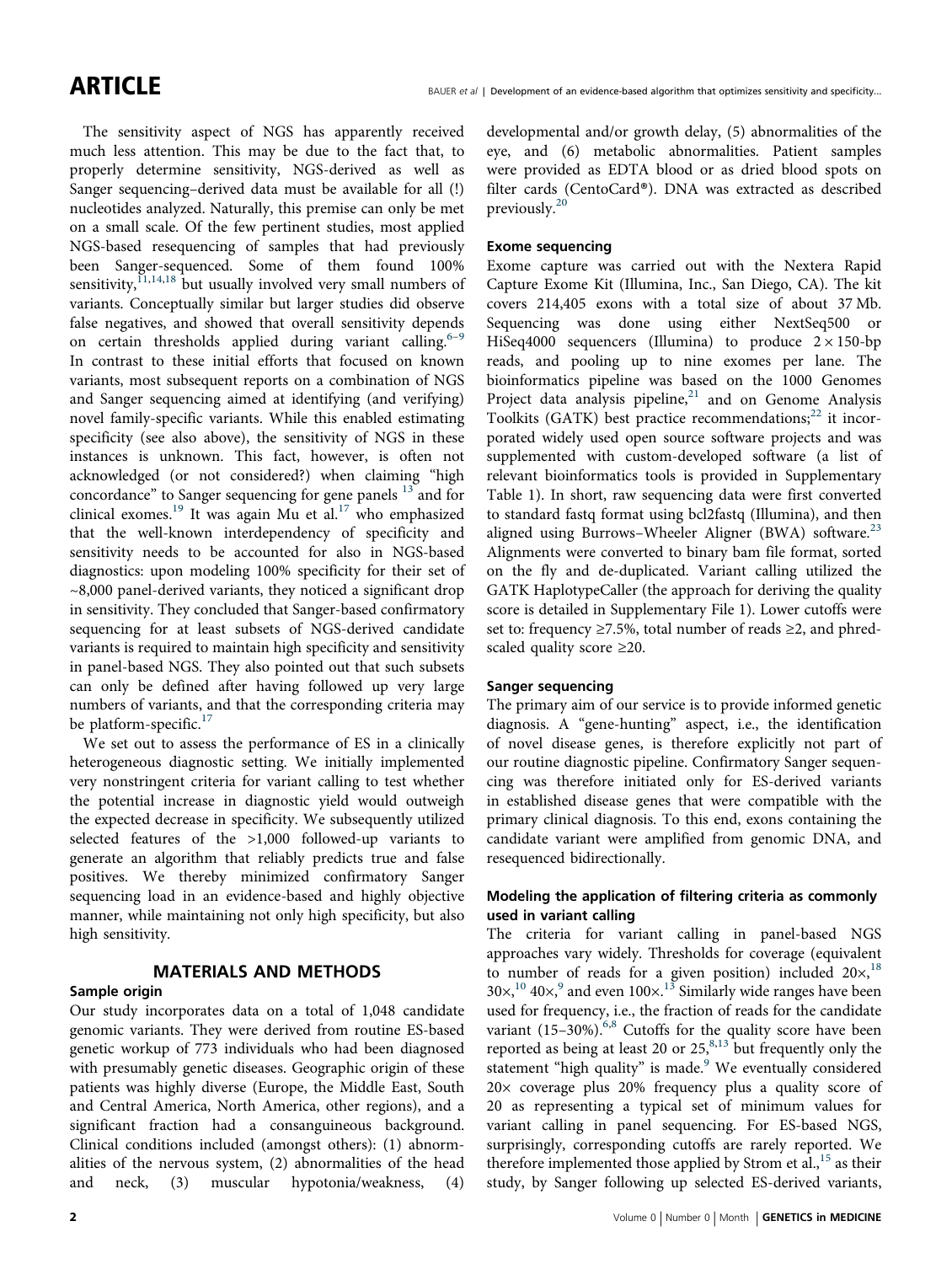<span id="page-2-0"></span>

Fig. 1 Performance of filtering criteria commonly used during variant calling in next-generation sequencing (NGS). a Distribution of Sangerconfirmed vs. Sanger-rejected variants in our data set. **b** Modeling of the effects of standard panel- and exome sequencing (ES)-associated filtering cutoffs. c Contribution of individual parameters to the drop in sensitivity (stippled and dotted gray lines: common cutoffs for panel-based and ES-based approaches, respectively; solid gray lines: cutoffs initially used by the present study). The asterisk denotes that sensitivity as indicated here is not equivalent to the (unknown) overall sensitivity of the assay, but refers to our set of 1048 Sanger followed-up candidate variants

is conceptually similar to ours. The thresholds thus considered are 5× coverage, 35% frequency, and a quality score of 139.

To model these criteria for our set of data, we identified the variants that would have met the filtering criteria and those that would not have met them. We then determined the fractions of Sanger-confirmed and Sanger–not confirmed variants in these groups.

#### Definition of potential classifiers

Numerous features were considered to be potentially informative for beforehand prediction of Sanger confirmation status for the candidate ES-derived variants. The majority of these features were analogous in nature, i.e., consisted of a continuum of quantitatively differing states. They included (1) the phred-based quality score ("quality"), (2) the total number of reads for the position in question ("read number"), (3) the fraction of reads for the variant allele ("frequency"), (4) the number of reads for the candidate variant allele ("variant reads"), (5) the number of reads for the reference allele ("reference reads"), and (6) the GC-content in the  $+/- 100$  bp neighboring the position in question ("GC-content"). In addition, a couple of digital features, i.e., those with only two possible states, were considered. They included (7) suggested presence of the candidate variant in heterozygosity versus in hemi- or homozygosity ("zygosity"), (8) localization in exonic versus in intronic or UTR sequence ("localization"), (9) single nucleotide exchange versus. insertion or deletion ("type"), (10) predicted pathogenic versus other prediction

("prediction"), and (11) origin in a homopolymer region (>3 consecutive identical nucleotides) versus origin not in a homopolymer region ("homopolymer origin"). Supplementary Table 2 summarizes the selected features, describes in detail the possible states, and indicates the corresponding distributions.

#### Criteria for defining groups of variants that do and do not require Sanger sequencing

The above-listed 11 features were individually correlated with Sanger-based confirmation status. For the digital features, the overlap of each of the two values with confirmation status was recorded. The analogous features were used to generate receiver operating characteristics curves with respect to confirmation status. We defined two criteria for deeming diagnostic relevance to an observed correlation. First, the group defined by the correlation should maintain overall sensitivity at >99.75%. This threshold corresponds to a misclassification of a maximum of 2 (of 890) Sanger-confirmed variants from our data set. Second, not more than one misclassified variant should be present per group. Third, the number of variants per group should cover a minimum of 5% of all followed-up variants ( $n = 53$  for our data set). The best of the above-defined correlations was chosen based on group size (large preferred over small). Following removal of the corresponding variants from the data set, the analysis was repeated on the remaining variants in an iterative manner until groups fulfilling the three criteria could no longer be generated.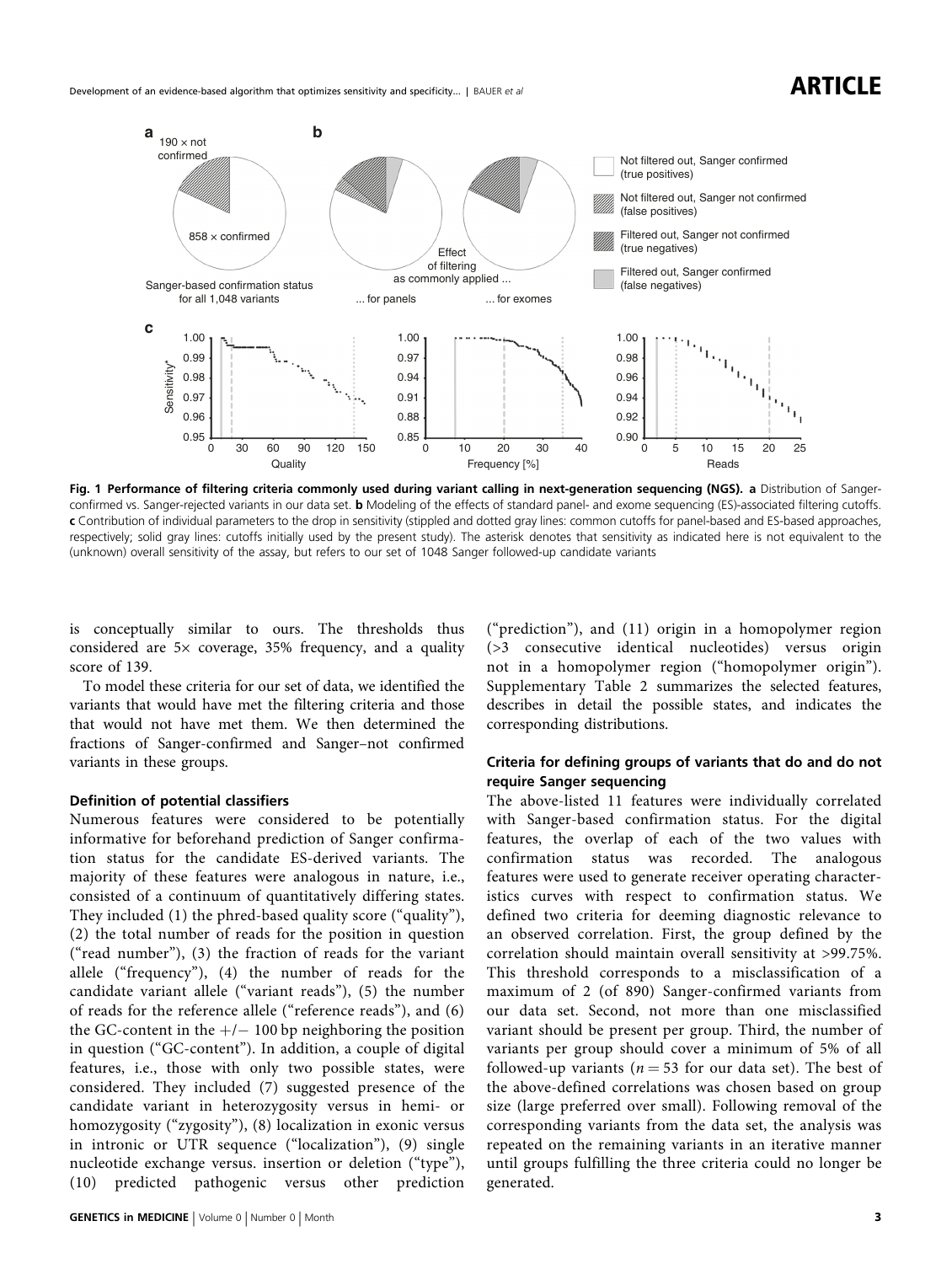<span id="page-3-0"></span>

Fig. 2 Features of exome sequencing (ES)-derived candidate variants, and association with Sanger confirmation status. Stippled gray lines indicate the corresponding values for all 1,048 variants. a Analogous features. Significance of differences between means (+/- SEM) was calculated using the two-sided Student's t-test. **b** Digital features. Significance of differences was calculated using Fisher's exact test

#### RESULTS

#### Stringent thresholds during variant calling reduce analytical sensitivity

Our above-defined approach resulted in the following up of a total of 1,048 ES-derived variants  $(n = 735)$ identified on HiSeq400 versus  $n = 313$  identified on Next-Seq500) by Sanger sequencing. Of these, 858 and 190 were confirmed and not confirmed, respectively. This translates into a precision of 81.9% for our set of ES data (Fig. [1a](#page-2-0)).

We were first interested in estimating the effect of having utilized very nonstringent criteria for variant calling. To this end, we derived two sets of modeled data by implementing more stringent thresholds as applied in previous paneland ES-based approaches (see Materials and Methods for details).

Of all 1,048 variants, 849 survived filtering by the panelassociated criteria. Amongst them were 807 Sanger-confirmed variants, meaning that precision increased from 81.9 to 95.1% (=807/849). The remaining 51 Sanger-confirmed variants, however, had been filtered out. Sensitivity, therefore, decreased from 100% (as based on positive Sanger status) to 94.1% (=807/858). Using common ES-associated filtering criteria, 240 variants got removed, while 808 variants were retained. With 801 of the latter representing Sanger confirmed variants, precision rose to 99.3% (=801/808). Sensitivity, however, simultaneously dropped to 93.4% (=801/858) (Fig. [1](#page-2-0)b). Both sets of criteria, despite increasing precision, thus considerably reduce analytical sensitivity.

All filtering parameters contribute to decreased sensitivity The above calculations incorporated all filtering criteria simultaneously. We wondered whether the observed decreases in sensitivity could be explained by one parameter with a major influence, or whether parameters contribute more uniformly. We therefore analyzed the effects of quality, frequency, and read number separately. Regarding the panel-associated cutoffs, read number had the biggest effect on sensitivity. For the ES-associated cutoffs, however, the strongest contributions came from quality and frequency (Fig. [1](#page-2-0)c). The negative impact on sensitivity thus results from an additive effect rather than being traceable to only one of the filtering parameters.

#### Many variant-specific features are significantly associated with Sanger-based confirmation status

Having shown that standard filtering criteria are inappropriate for our data, we aimed at using our low-stringency data set to identify variant-specific features that are potentially more suitable for a priori prediction of Sanger confirmation status. For the analogous candidate features, we compared means of confirmed versus nonconfirmed variants. All differences were highly significant, with p values ranging from  $2.3 \times 10^{-4}$  (for "reference reads") to  $2.6 \times 10^{-28}$  (for "frequency") (Fig. 2a). For the digital features, we asked whether the two states are distributed differentially among confirmed versus nonconfirmed variants. The most striking difference was found for "zygosity": homo- or hemizygous variants accounted for 40.4% of confirmed variants (347 of 858), but only 2.6% (5 of 190) of nonconfirmed variants  $(p = 2.2 \times 10^{-13})$ .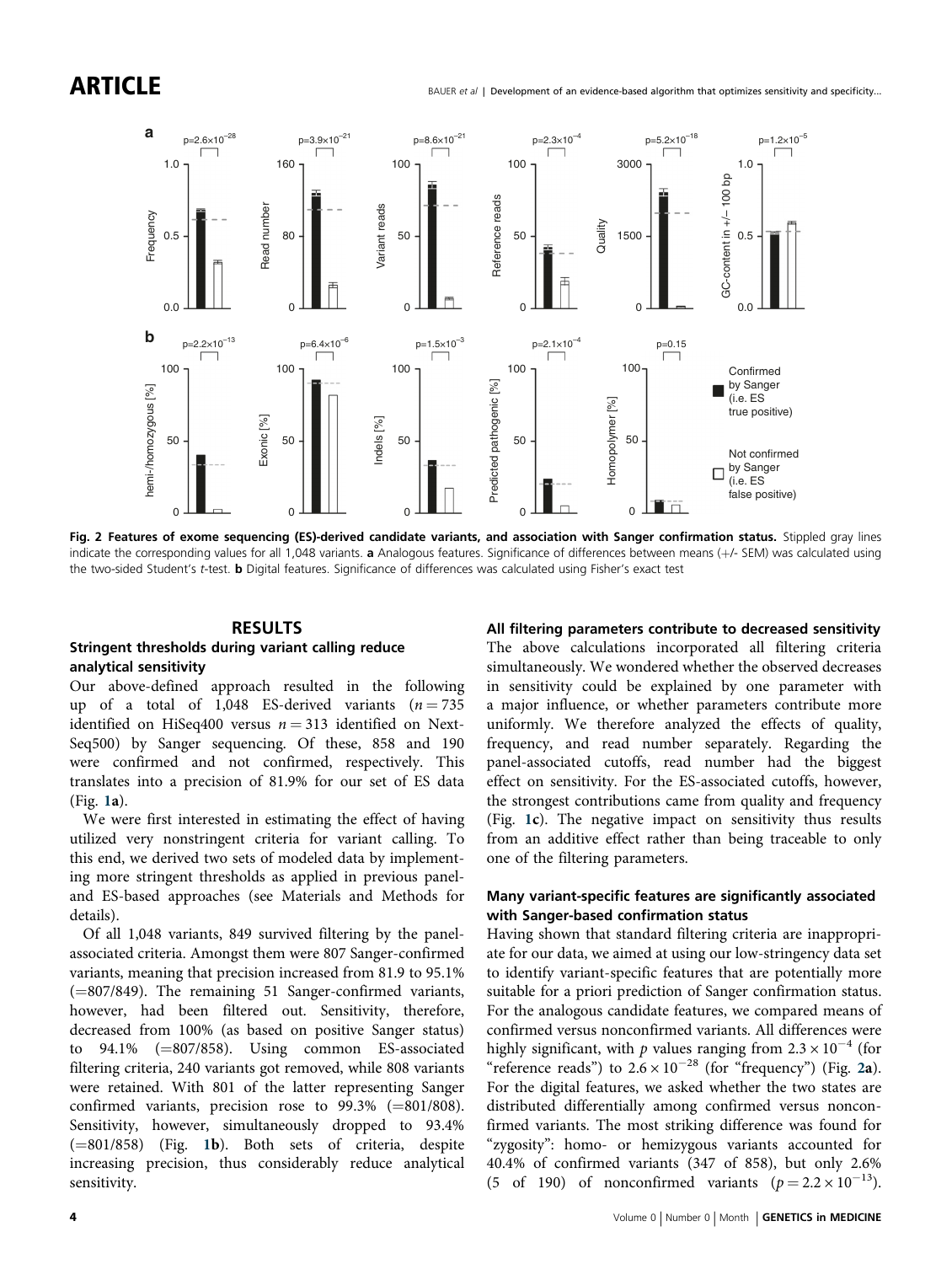<span id="page-4-0"></span>

Fig. 3 Iterative analyses aiming at the definition of classifiers that can predict true positive or false positive ES-derived candidate variants while maintaining high specificity and sensitivity. Analogous features are depicted as receiver operating characteristic curves. Binary classifications according to digital features are indicated by filled symbols. a First round of analysis on all 1,048 variants. Arrow: "quality"-based binary classifier that correctly predicts status "confirmed" for 813 variants; 100% specificity is thus retained. b Second round of analysis on the 235 variants that remained after round 1. Arrow: "variant reads"–based binary classifier that correctly predicts status "not confirmed" for 87 of 88 variants. Overall sensitivity decreases to 99.9%. c Third round of analysis on the 147 variants that remained after round 2. Arrow: "frequency"-based binary classifier that correctly predicts status "not confirmed" for 59 of 60 variants. Overall sensitivity decreases to 99.8%. d A fourth round of analysis on the 87 variants remaining after round 3 does not define additional classifiers

Highly significant differences were also observed for "type of variant," "localization within gene," and "pathogenicity prediction." Somewhat surprisingly, "homopolymer origin" was not significantly associated with confirmation status (Fig. [2b](#page-3-0)).

### Several features can define diagnostically relevant subgroups of ES-derived variants, with "quality" being the most powerful predictor

To analyze sensitivity and specificity for binary classifications according to the analogous features we generated receiver operating characteristic (ROC) curves. Consistent with the above statistical analyses (see Fig. [2a](#page-3-0)), areas under the curve were >0.5 for all features (Fig. 3a). More importantly, most features enabled the definition of thresholds which create subgroups that exclusively contain "Sanger confirmed" or "Sanger not confirmed" variants (Supplementary Table 3). By far the largest such subgroup was based on "quality": a corresponding score of >215 unites 813 candidate ES-derived variants that all got confirmed by Sanger sequencing, and this figure corresponds to 94.8% of all such variants. Binary classification based on the digital features was unable to create groups that consist of "Sanger confirmed" or "Sanger not confirmed" exclusively (Supplementary Table 3; Fig. 3a, compare also Fig. [2](#page-3-0)b). Our analysis therefore suggested that 77.6% of all variants (813 of 1,048) do not require follow up by Sanger sequencing due to being a priori identifiable as true positives. In other words, Sanger sequencing load can be reduced to 22.4% by solely considering "quality."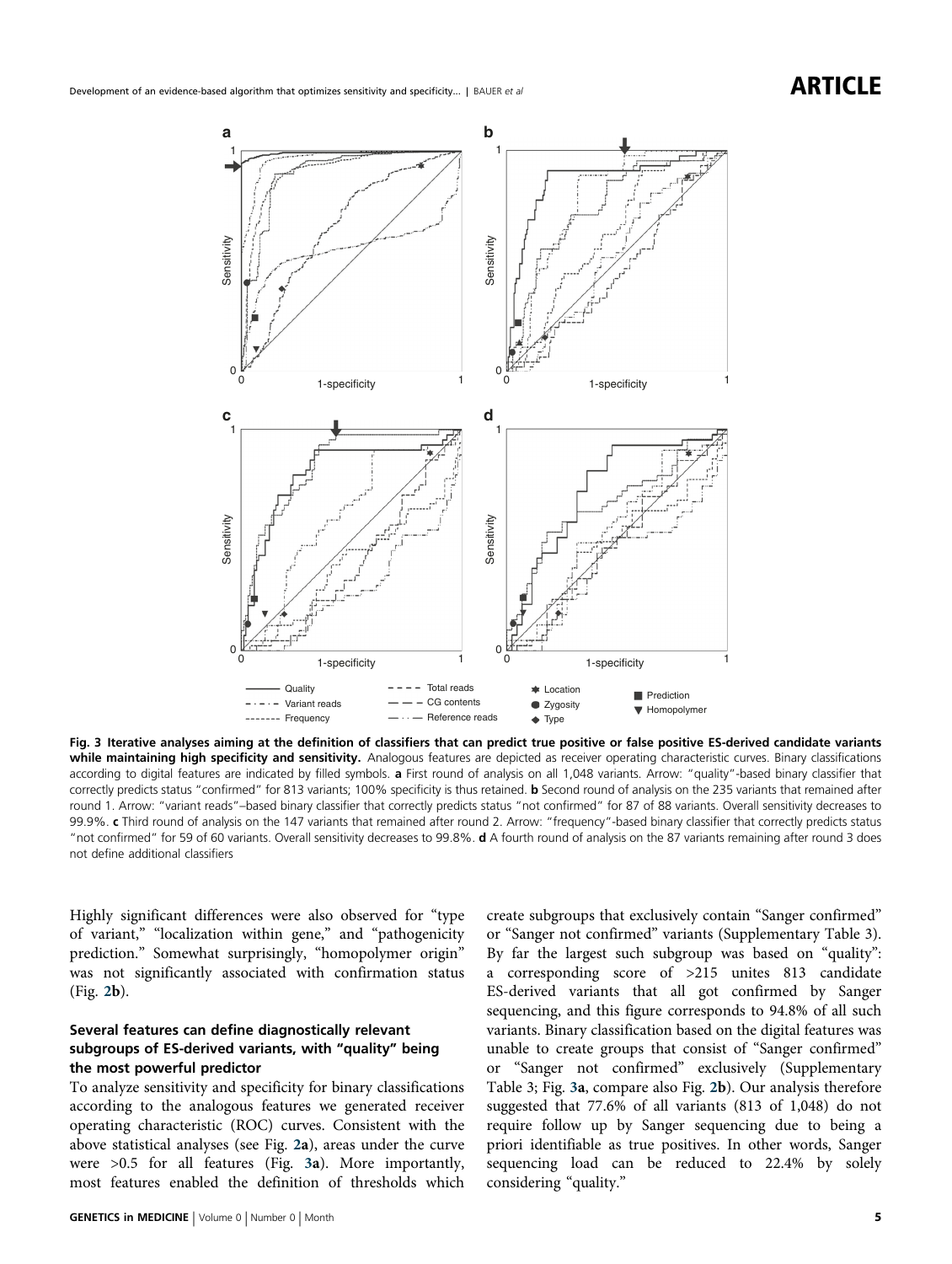<span id="page-5-0"></span>ARTICLE



Fig. 4 Characteristics of the three groups created by our classifiers. a Group-specific means (+/- SEM) for analogous features (upper panel), and intragroup distribution of states for digital features (lower panel). Note that for the majority of features, the variants that require Sanger sequencing occupy an intermediate position. **b** Performance of filtering criteria in the set of variants that require Sanger-based confirmation (compare Fig. [1](#page-2-0)a, b)

### Two iterative rounds of analysis define predictors for large groups of "Sanger not confirmed" variants

Having found that a "quality" score of >215 defines a large group of variants that do not require Sanger confirmation due to exclusively representing true positives, we next turned to the remaining 235 variants. Numerous features were, again, significantly associated with confirmation status (not shown). We therefore repeated the above analysis. The largest group that met our criteria for sensitivity and specificity was defined by "variant reads": a value <3 separated 88 variants, of which 87 had not been confirmed by Sanger sequencing (Fig. [3b](#page-4-0)). By applying this threshold we increased the fraction of variants that do not require Sanger sequencing to 86.0% (901 of 1,048), and reduced Sanger sequencing load to 14.0% (147 of 1,048). The simultaneous drop in sensitivity (from 100 to 99.9%) resulted from the fact that one of the variants with only 2 reads for the candidate variant had actually been confirmed by Sanger sequencing. A third round of analysis using the 147 candidate variants that remained after round 2 showed that a frequency score  $\leq 0.25$  defines an additional 60 variants

highly enriched for "Sanger not confirmed" variants (59 of 60) (Fig. [3c](#page-4-0)). By applying this finding, sensitivity minimally dropped further to 99.8%, but specificity remained at 100%. More importantly, the percentage of variants requiring Sanger sequencing got further reduced to 8.3% (87 of 1,048). A fourth round on the remaining 87 variants, despite still revealing significant associations of certain features with confirmation status (not shown), did not allow separation of further groups that fulfill our predefined criteria (Fig. [3d](#page-4-0)).

### The variants that require Sanger sequencing lack specific characteristics

The above analyses defined three conceptually distinct groups of ES-derived candidate variants: (1) a group that does not require Sanger sequencing because every variant would get confirmed, (2) a group that does not require Sanger sequencing because the majority of the corresponding variants would not get confirmed, and (3) a group for which Sanger sequencing is required because attempts to predict confirmation status failed. These groups had been created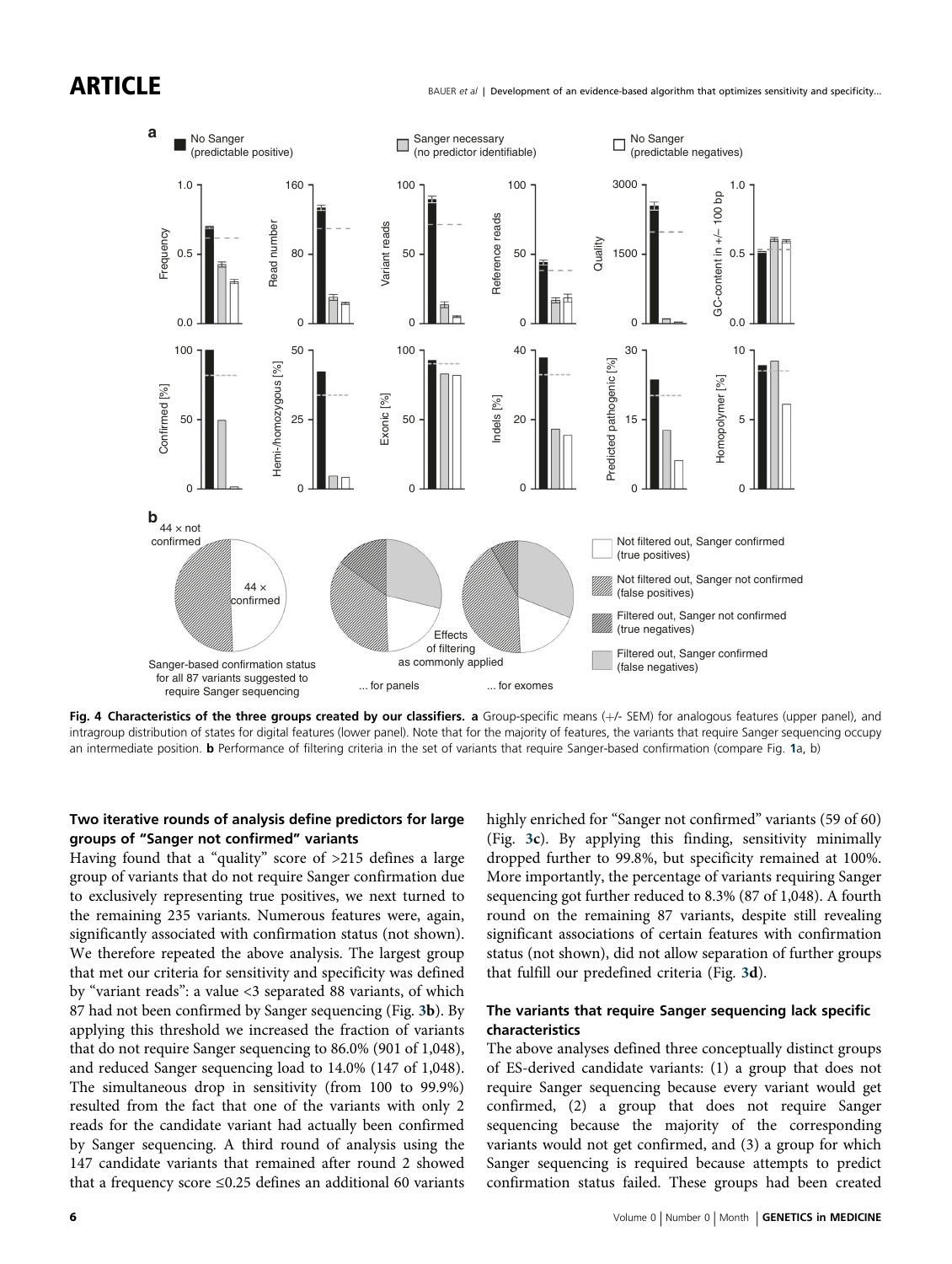<span id="page-6-0"></span>Development of an evidence-based algorithm that optimizes sensitivity and specificity... | BAUER et al  $\blacksquare$   $\blacksquare$ 



Fig. 5 Workflow for following up on identification of a candidate variant by exome sequencing (ES). Note that this workflow is based on the data set presented in the present study, and is also specific to it (corresponding numbers of variants are indicated in parentheses). Gray sectors and corresponding percentages in pie charts indicate the remaining Sanger sequencing load

based on iteratively applying thresholds for the three analogous features "quality," "variant reads" and "frequency." We were interested in how this impacted on overall composition of the three groups, especially as regards the features that had not been used to define these groups. A random distribution was observed for "homopolymer origin" and "GC-content within  $+/- 100$  bp" (Fig. [4](#page-5-0)a). Interestingly, these were the features that had shown no association with confirmation status already in the first round of analysis ("homopolymer origin"; see Fig. [2](#page-3-0)b) or for which such an association had been comparatively weak and was not observed in the data derived from iterative steps 1–3 ("GCcontent within  $+/-$  100 bp"; Figs. [2a](#page-3-0) and [3](#page-4-0)). Strikingly, however, all other features showed a stepwise distribution of status (digital features) and mean values (analogous features), with the group that requires Sanger sequencing consistently ending up at the intermediate position (Fig. [4](#page-5-0)a). We also observed that this group is highly enriched for false positives and false negatives as resulting from the application of common filtering criteria in variant calling (Fig. [4](#page-5-0)b, compare Fig. [1](#page-2-0)a). The variants for which we found Sanger sequencing to be necessary do therefore indeed constitute a class that, in many respects, shows mixed contributions from the two other groups. This further underscores that their confirmation status is not predictable with any of the features at hand.

#### **DISCUSSION**

The present paper reports on our experience with Sangerbased confirmatory sequencing of ES-derived variants in a clinically and ethnically heterogeneous diagnostic setting. Our strategy differed from that chosen in conceptually similar previous studies <sup>[13,15](#page-7-0)-[17](#page-7-0)</sup> in that very nonstringent criteria for variant calling were initially applied. Specifically, our lower cutoffs for "quality," "read number," and "frequency" were between 10 and 50% of those applied by others (Fig. [1c](#page-2-0); see also Materials and Methods). We were aware that this approach was likely to decrease precision, but reasoned that it would enable us to address sensitivity issues at an hitherto unmatched scale.

Only 81.9% of the variants on our nonstringent candidate list got Sanger-confirmed (Fig. [1a](#page-2-0)). This finding corroborated the view that highly covered variants with a good quality score and frequencies around 50% or 100% do not require further confirmation.[14](#page-7-0),[16](#page-7-0) Having confirmed this precision-related aspect also in our data, we turned to the sensitivity issue. We started out by comparing our variant list to two lists generated with more stringent criteria. Rather unexpectedly, we found that >5% of the true positive variants were absent from these derived lists (Fig. [1b](#page-2-0)). Moreover, it appears that cutoffs for all three relevant features contribute to this phenomenon (Fig. [1c](#page-2-0)). In light of these observations, claims of a high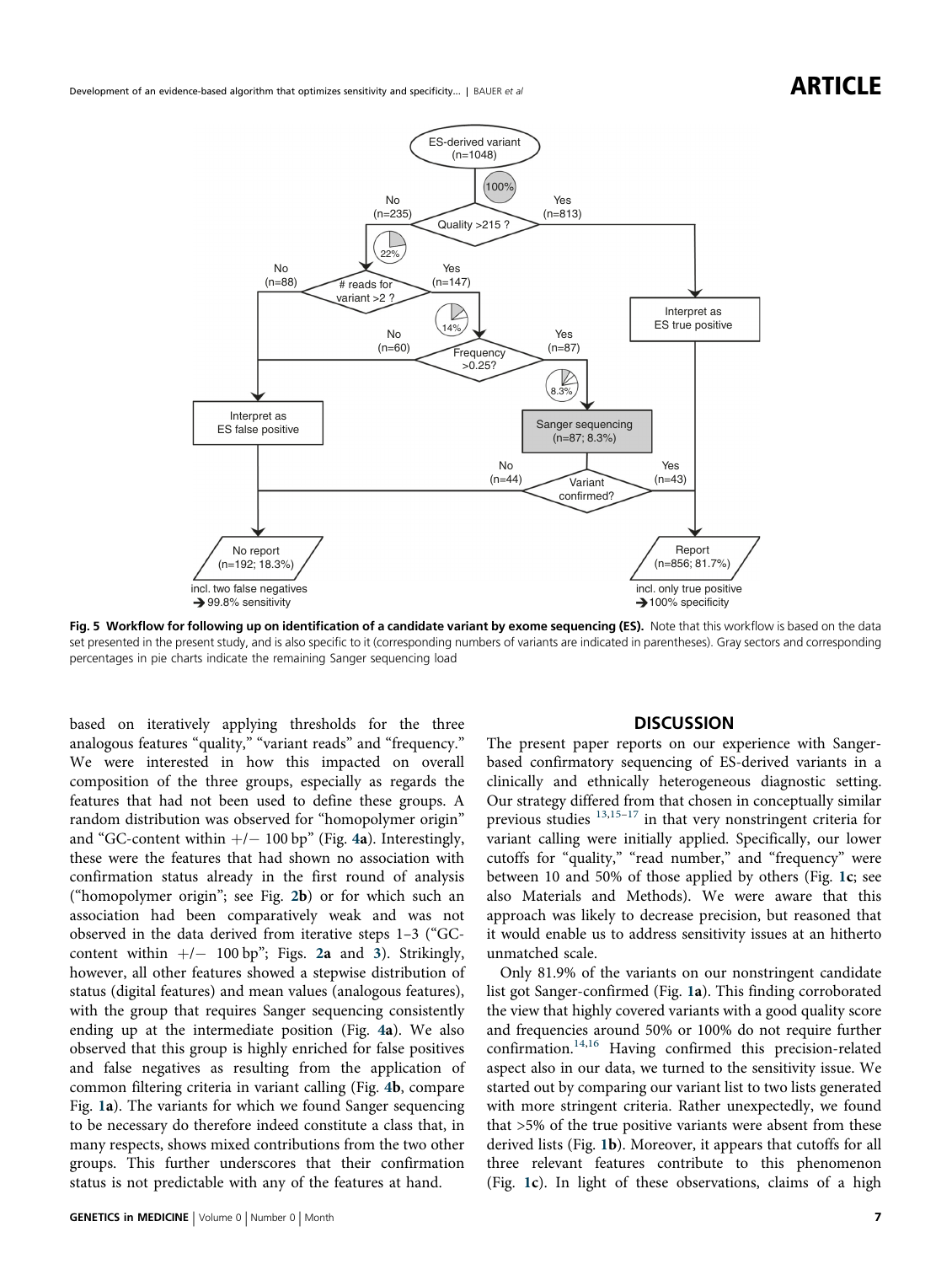<span id="page-7-0"></span>concordance between NGS and Sanger sequencing in "high-cutoff studies" <sup>10,13[,19](#page-8-0)</sup> need to be considered with caution. Along this line we note that our data support the assumption that laboratories reporting zero false positives may sacrifice sensitivity during variant calling.<sup>17</sup> One explanation for this unsatisfactory situation may be a lack of awareness. Guideline papers have extensively discussed several aspects related to Sanger confirmation of NGS-derived variants  $4,24-26$  $4,24-26$  $4,24-26$ , but at best have only shortly touched upon variant calling.<sup>[27](#page-8-0)</sup> This is, however, inherently related to the nature of such publications: they aim at providing general guidelines, while recognizing that specific details are dependent upon individual sequencing workflows. We believe that the present study will help to increase awareness for the fact that variant calling represents one of the more important pertinent details.

The above-discussed first part of our study suggested that candidate lists should be extended by variants that, on average, are more likely to be false positives. This clearly argues against complete omission of confirmatory sequencing as frequently proposed  $10,13-16$ , but does not necessarily imply that all variants require confirmation. In the second part, we therefore wanted to define criteria that are able to predict confirmation status. In contrast to a more or less intuitive listing of rather conservative round values for one or two standard features,<sup>[26](#page-8-0)</sup> or an a priori exclusion of certain classes of variants,<sup>15</sup> we aimed at utilizing all information available, and to thereby derive an evidence-based conclusion. By considering a variety of NGS-derived, nucleotide-specific, variant-associated features, we constructed a decision tree that, in our data set, is associated with 100% specificity and 99.8% sensitivity (Fig. [5](#page-6-0)). Especially the latter value is much higher than the ~94% that would be achieved by standard criteria (compare Fig. [1](#page-2-0)b). That this improvement comes at a price, i.e. confirmatory sequencing for 8.3% of all variants, appears more than justified. We have meanwhile updated our ES-associated diagnostic pipeline accordingly. We are, however, also Sanger sequencing 10% of the variants regarded to not actually require this step. This quality assurance measure will reveal whether the chosen cutoffs remain valid over time. It will also allow for revalidations after substantial changes to the workflow such as implementation of a new sequencing platform.

The present study was based on the standardized collection of data over a long period of time. Retrospective analysis then enabled conclusions that are of immediate relevance for both cost (i.e., Sanger sequencing load) and quality (specificity, sensitivity) of our diagnostic service. We thereby followed suggestions as to a reevaluation of NGSassociated policies once a meaningful amount of data and experience are available. $4,26,27$  $4,26,27$  Due to platform and operator characteristics likely playing a role,  ${}^{17,24}$  ${}^{17,24}$  ${}^{17,24}$  our very cutoffs should, however, not be simply adopted by other labs. Instead we recommend that, in analogy to the strategy applied here, an initial test period be combined with a subsequent evaluation step.

### ELECTRONIC SUPPLEMENTARY MATERIAL

The online version of this article [\(https://doi.org/10.1038/s41436-](https://doi.org/10.1038/s41436-018-0016-6) [018-0016-6\)](https://doi.org/10.1038/s41436-018-0016-6) contains supplementary material, which is available to authorized users.

#### ACKNOWLEDGEMENTS

We acknowledge Christian Beetz (Jena University Hospital, Jena, Germany) for support in the preparation of the manuscript.

#### **DISCLOSURE**

The authors declare no conflicts of interest.

#### **REFERENCES**

- 1. Boycott KM, Vanstone MR, Bulman DE, et al. Rare-disease genetics in the era of next-generation sequencing: discovery to translation. Nat Rev Genet. 2013;14:681–91.
- 2. Pinto AM, Ariani F, Bianciardi L, et al. Exploiting the potential of nextgeneration sequencing in genomic medicine. Expert Rev Mol Diagn. 2016;16:1037–47.
- 3. Tewhey R, Nakano M, Wang X, et al. Enrichment of sequencing targets from the human genome by solution hybridization. Genome Biol. 2009;10:R116.
- 4. Rehm HL, Bale SJ, Bayrak-Toydemir P, et al. ACMG clinical laboratory standards for next-generation sequencing. Genet Med. 2013;15:733–47.
- 5. Shearer AE, DeLuca AP, Hildebrand MS, et al. Comprehensive genetic testing for hereditary hearing loss using massively parallel sequencing. Proc Natl Acad Sci USA. 2010;107:21104–9.
- 6. Amstutz U, Andrey-Zurcher G, Suciu D, et al. Sequence capture and nextgeneration resequencing of multiple tagged nucleic acid samples for mutation screening of urea cycle disorders. Clin Chem. 2011;57:102–11.
- 7. Berg JS, Evans JP, Leigh MW, et al. Next generation massively parallel sequencing of targeted exomes to identify genetic mutations in primary ciliary dyskinesia: implications for application to clinical testing. Genet Med. 2011;13:218–29.
- 8. Bell CJ, Dinwiddie DL, Miller NA, et al. Carrier testing for severe childhood recessive diseases by next-generation sequencing. Sci Transl Med. 2011;3:65ra64.
- 9. Sivakumaran TA, Husami A, Kissell D, et al. Performance evaluation of the next-generation sequencing approach for molecular diagnosis of hereditary hearing loss. Otolaryngol Head Neck Surg. 2013;148: 1007–16.
- 10. Sikkema-Raddatz B, Johansson LF, de Boer EN, et al. Targeted nextgeneration sequencing can replace Sanger sequencing in clinical diagnostics. Hum Mutat. 2013;34:1035–42.
- 11. Chin EL, da Silva C, Hegde M. Assessment of clinical analytical sensitivity and specificity of next-generation sequencing for detection of simple and complex mutations. BMC Genet. 2013;14:6.
- 12. Judkins T, Leclair B, Bowles K, et al. Development and analytical validation of a 25-gene next generation sequencing panel that includes the BRCA1 and BRCA2 genes to assess hereditary cancer risk. BMC Cancer. 2015;15:215.
- 13. Baudhuin LM, Lagerstedt SA, Klee EW, et al. Confirming variants in nextgeneration sequencing panel testing by Sanger sequencing. J Mol Diagn. 2015;17:456–61.
- 14. McCourt CM, McArt DG, Mills K, et al. Validation of next generation sequencing technologies in comparison to current diagnostic gold standards for BRAF, EGFR and KRAS mutational analysis. PLoS ONE. 2013;8:e69604.
- 15. Strom SP, Lee H, Das K, et al. Assessing the necessity of confirmatory testing for exome-sequencing results in a clinical molecular diagnostic laboratory. Genet Med. 2014;16:510–5.
- 16. Beck TF, Mullikin JC, Program NCS, et al. Systematic evaluation of Sanger validation of next-generation sequencing variants. Clin Chem. 2016; 62:647–54.
- 17. Mu W, Lu HM, Chen J, et al. Sanger confirmation is required to achieve optimal sensitivity and specificity in next-generation sequencing panel testing. J Mol Diagn. 2016;18:923–32.